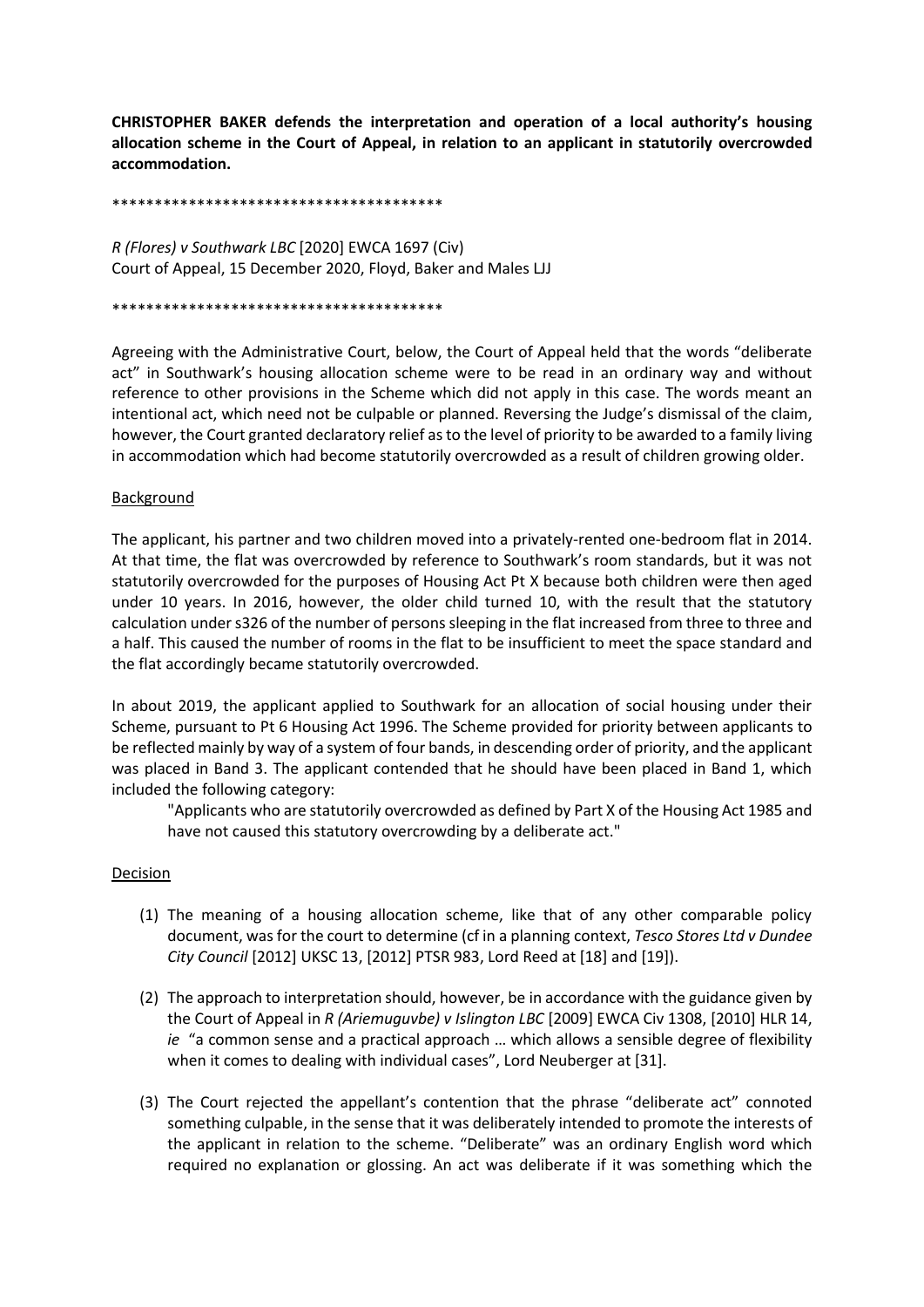person who did it intended to do. It need not be culpable or planned. There was no reason to interpret the words as involving concepts of culpability. That was an unnecessary complication, apparently derived from another part of the scheme which did not apply in this case. The applicant for public housing for whom the Scheme was primarily intended should not have to comb through the 60 page document, in the way that a lawyer might, to see whether the clear terms of the relevant words required qualification as a result of other provisions dealing with situations which did not apply to his case.

- (4) The Scheme required Southwark to focus on the cause of the statutory overcrowding and, having identified that cause, to ask whether the cause was a deliberate act by the applicant. The cause had necessarily be ascertained from the information which the applicant had provided. Southwark were not required to carry out extensive investigations and it would not be a good use of limited resources to insist that they do so.
- (5) It was artificial on the undisputed facts of the present case to regard the cause of the overcrowding as the appellant's decision, some five years before his application to be placed on the housing register, to take a tenancy of his existing accommodation. At that time he obtained for himself and his family the best accommodation which he could afford. He did not take it with any thought of improving his position on the register, a possibility of which at the time he had no knowledge. The accommodation which the appellant reasonably decided to take only became statutorily overcrowded as a result of his children growing, as they inevitably would. That was the cause of the overcrowding in this case. It exceeded the bounds of any flexibility which might be accorded in the implementation of the Scheme to decide otherwise.

# Comment

This case is a further example of an increasing trend towards challenging decisions on housing allocation. Such challenges had become relatively rare after the decision of the House of Lords in *R (Ahmad) v Newham LBC* [2009] UKHL 14; [2009] 3 All ER 755, but they have become much more frequent in recent years. Although the legal framework under Pt 6 Housing Act 1996 requires a system of internal reviews of most decisions, there is no system of statutory appeals, unlike homelessness cases under Pt 7 Housing Act 1996. Accordingly, such challenges, whether or not they involve a challenge to the authority's housing allocation scheme, have to be brought by way of judicial review.

One of the likely reasons for the increase in such challenges is the acute shortage of social housing, particularly in London. There is a very real incentive for homeless applicants and others seeking longerterm, stable accommodation in the social rented sector to seek to improve their prospects of securing an allocation ahead of the vast multitude of other applicants. Often this is to avoid being placed in or continuing to live in - privately-rented accommodation, which is usually seen as being less desirable, less stable and more expensive.

While the Court's approach in this case is an affirmation of the scope for local authorities to exercise discretion in the manner in which they interpret and apply their allocation schemes, the differing outcomes in the Administrative Court and Court of Appeal are a reminder that different judges can draw the limit of that flexibility in different places. See also *R (Woolfe) v Islington LBC* [2016] EWHC 1907 (Admin); [2016] HLR 42, for example, where it was held that the local authority had significantly misinterpreted the wording of part of their own scheme, which had not been sufficiently clear, with the result that the decision was quashed, albeit that the scheme was nonetheless found to be lawful. Decisions based on schemes which are unclear or incomplete can be particularly vulnerable.